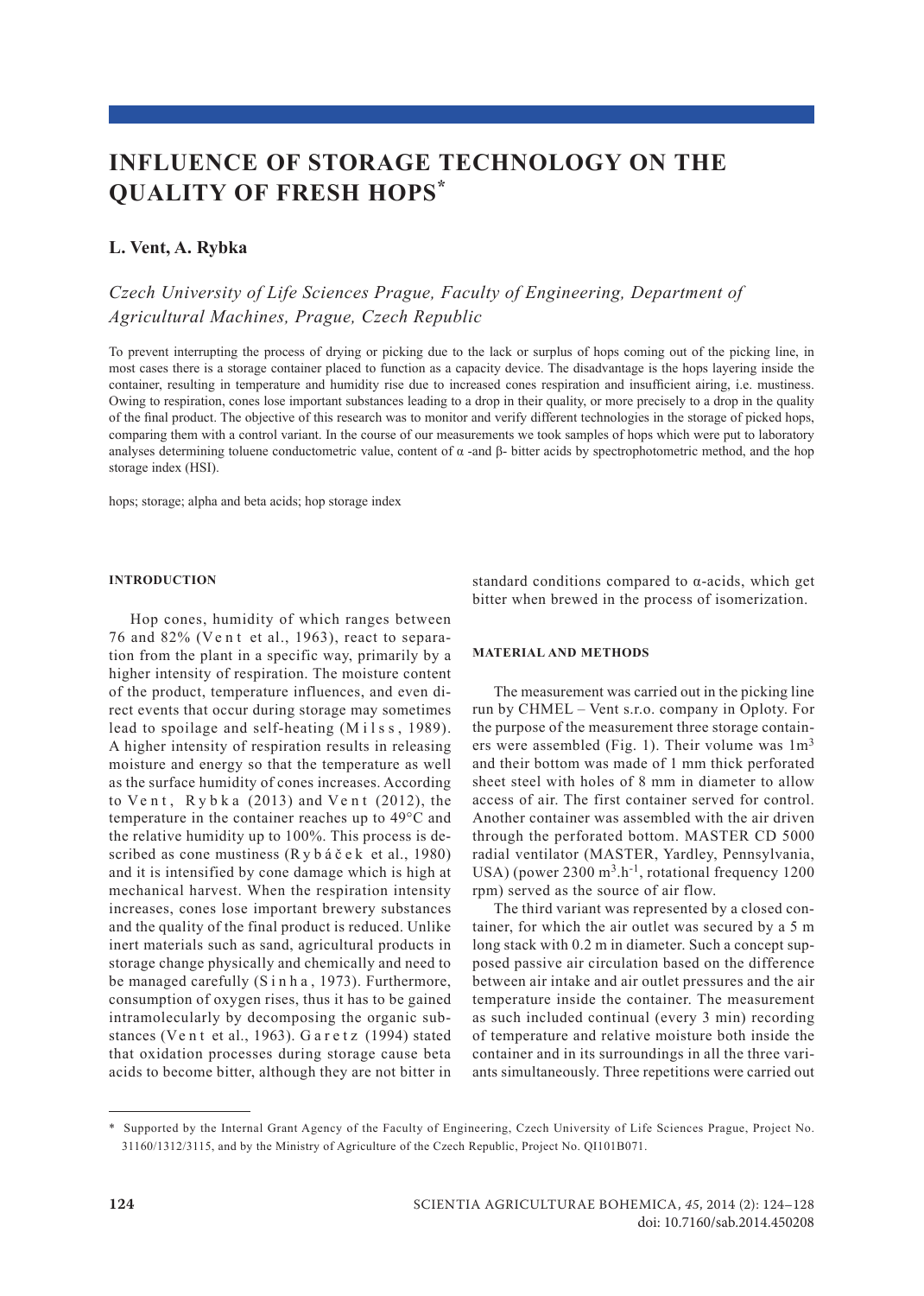

Fig. 1. Storage container with active ventilation (on the left), with passive ventilation (on the right) and check container (in the middle)

in the course of the whole measurement, each lasting 24 h. After each repetition the containers were emptied and filled with fresh hops. At the same time, both at the beginning and at the end of each measurement we took a mixed sample of hops to determine the toluene conductometric value according to  $\check{C}$  S N 4 6 2 5 2 0 -1 5 as well as the content of α- and β-bitter acids by spectrophotometric method and the hop storage index (HSI) following the method ASBC Hops-6 both in the original sample and in the dry matter. The laboratory analyses were provided by Chmelařství, družstvo Žatec laboratory.

#### **results**

The first task of the measurement was to determine temperature and moisture changes of the picked

Fig. 2. Development of the average temperature of individual variants and the air temperature

hops inside the containers. For all the three repetitions the trend of the temperature and moisture was very similar. The regular air temperature outside the building ranged 13–29°C during the three days of measuring. These values did not correspond directly to the air temperature inside the steel warehouse, where the containers with picked hops were placed. Fig. 2 depicting development of the average temperatures shows clearly these temperature fluctuations, mostly from 11.00 to 14.00 h. The main reasons lie in the position of the sun in the course of the day towards the glass part of the warehouse and the air circulation.

The temperature inside the control container, i.e. without the air circulation, confirmed the expected development. A slight decline in temperature after the container had been filled at the beginning of the measurement was caused by a lower temperature of hop cones than was the air temperature in early morning hours. The temperature went up as early as after 20 min of measuring. The average temperature kept on rising continually (Fig. 2), achieving its maximum (37.78°C) at 23.03 h, i.e. 15 h after the container filling. This value could still be recorded for another 18 min and after that it started to fall slowly (the highest temperature –  $41.33^{\circ}$ C – was recorded during the first repetition), thus confirming Vent's (2013) results. The average air temperature at that time ranged  $14.41-14.48\text{°C}$ , which is by  $23.3\text{°C}$  less. The temperature kept on falling until the end of the measurement, when 30.77°C was recorded, which represents a decrease by 10.1°C during 9 h. A very substantial temperature drop (by approximately 4°C) in the last 20 min was caused by an error in the measurement and was not taken into account.

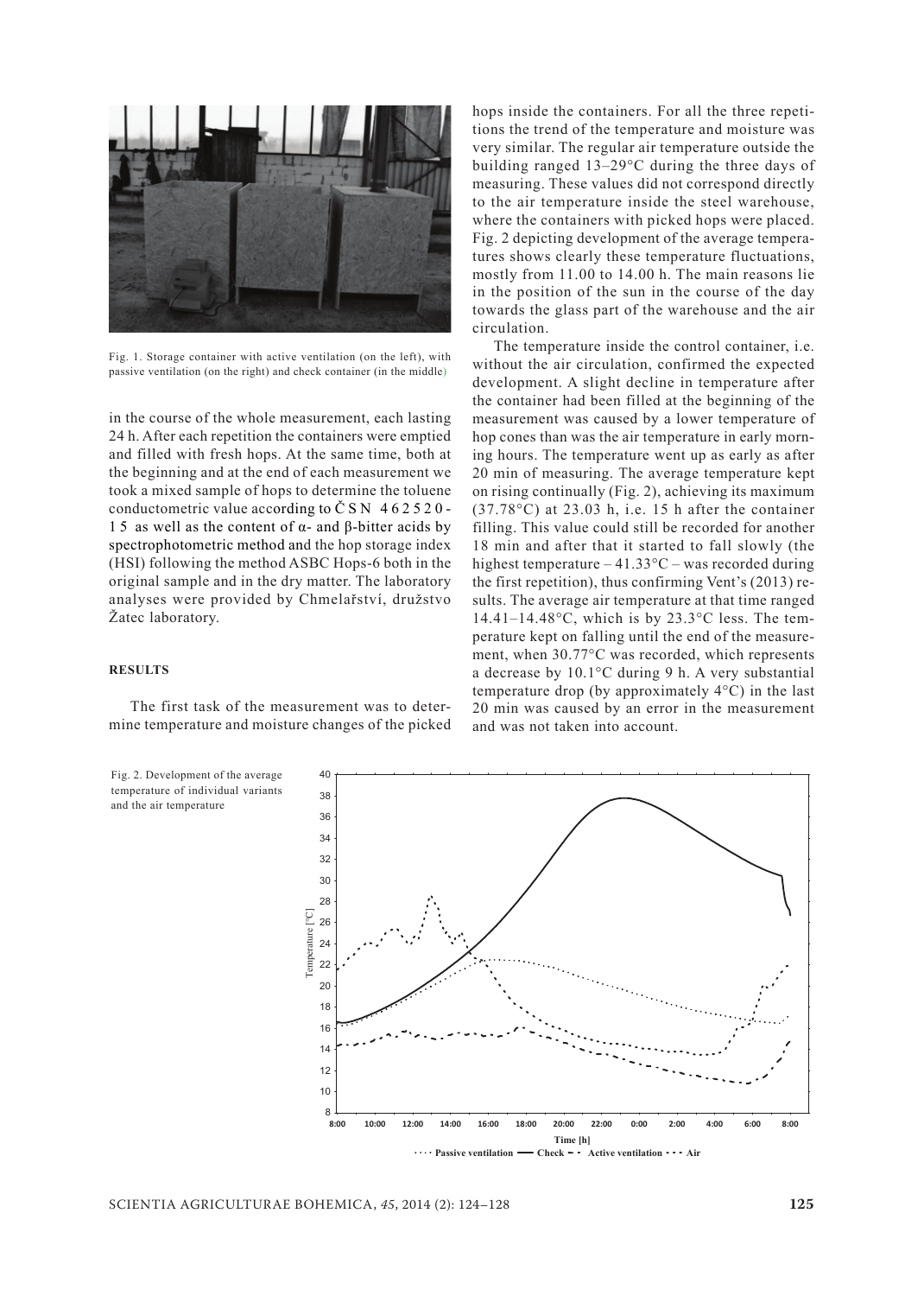The development of the temperature inside the container with passive air circulation was at the beginning the same as inside the container with no ventilation. However, after 4 h of measuring it was evident that warming slowed down compared to the control and reached its maximum of 22.48°C as early as 8.15 h after filling. At that time the control container temperature was by 2.91°C higher. As soon as after three minutes, i.e. 8.18 h after filling, the temperature began to fall, keeping this trend until the end of the measurement and achieving its final value of 16.99°C. Thus the temperature dropped down by 5.49°C during 15 h which represents a drop by 0.3°C per h. A substantial temperature drop in the last 20 min was also caused by an error in the measurement and was not taken into account.

The temperature in the container with active air circulation did not show any substantial fluctuation. In the course of the first 10 h of measuring it ranged 14.33–16.06°C which at the same time was the maximum value achieved 9.48 h after filling. During the next 12 h the temperature dropped to the lowest value of the whole measurement (10.76°C attained 21.39 h after filling). In the last two hours of the measurement the temperature inside the container rose by 4.04°C. Fig. 2 illustrates that the temperature inside the container with active air circulation shows with a certain delay a similar trend as the temperature of the surrounding air. This fact can be explained by placing a fan closely to the container, when the air driven into the container had the same temperature as that of the surrounding air.

Along with temperature, also relative moisture inside the containers was measured. At each measurement in all variants the relative moisture value rose immediately after the measurement had started to the maximum value of 100%, staying unchanged until the end of the measurement. Thus there was no statistically provable difference on the significance level  $α = 0.05$  discovered among the moisture values.

Fig. 3 illustrates that it was the other way round with the measured values of temperature. There were proved significant statistical differences ( $\alpha = 0.05$ ) between the individual variants. Supposedly, the highest average temperature was achieved by the control variant with no air circulation, namely 28.74°C. The variant with passive air circulation attained by 9.46°C (33%) lower temperature, namely 19.28°C. The lowest average temperature was measured with the variant with active air circulation  $-13.78^{\circ}$ C, which is by 14.96°C (52%) less than with the control.

Another main task of this paper was to verify the influence of technology of picked hops storage on its quality. Four factors were compared, namely the conductometric value, the content of α- and β- bitter acids by spectrophotometric method, and the hop storage index value (HSI). The measurement results are shown in Fig. 4, which depicts the average values with confidence intervals 0.95 ( $\alpha$  = 0.05). The control sample taken before the measurement is termed as 'Start'. The graphic depiction clearly shows that no significant difference between the individual storage variants was proved, thus we may state that regarding the content of important substances, storage technology had no influence on hops quality. However, a closer look shows that the order of individual variants is always the same for all criteria. The best values were achieved by the variant with passive ventilation, followed by the variant with active ventilation, and



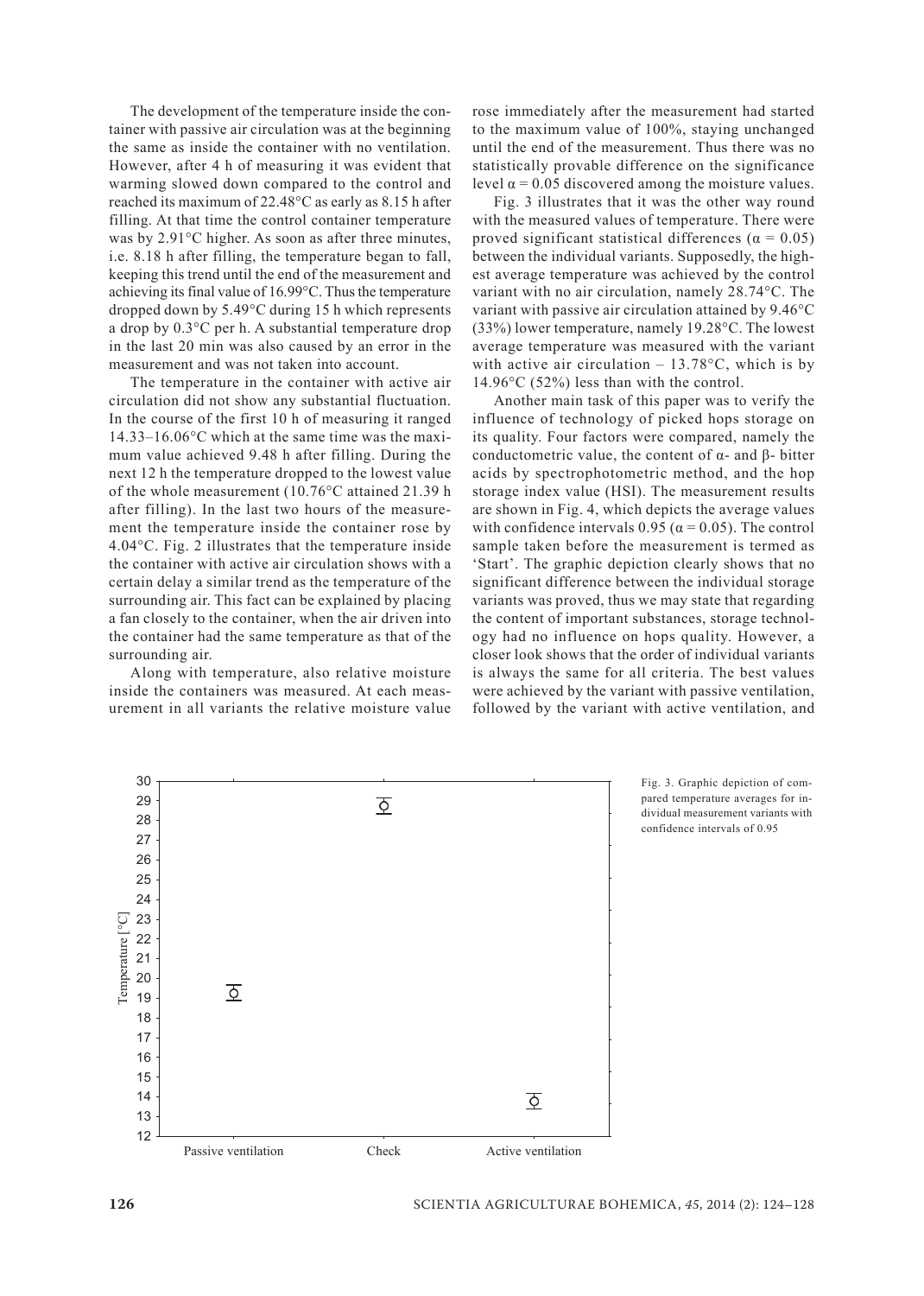|                     | Conductometric value (%) | $\alpha$ -Bitter acids content (%) | $\beta$ -Bitter acids content $(\%)$ | Aging index |
|---------------------|--------------------------|------------------------------------|--------------------------------------|-------------|
| Passive ventilation | 3.54                     | 3.79                               | 3.83                                 | 0.27        |
| Active ventilation  | 3.35                     | 3.59                               | 3.67                                 | 0.28        |
| Control             | 3.26                     | 3.53                               | 3.62                                 | 0.29        |
| <b>Start</b>        | 3.33                     | 3.50                               | 3.57                                 | 0.27        |

Table 1. Compared qualitative parameters of hops

Start = control sample taken before the measurement

lastly the control variant (Table 1). The hop storage index value of the variant with passive ventilation is identical with the starting sample value, that is 0.27.

Last but not least, we evaluated the visual aspect of hop cones (Fig. 5), which constitutes an integral part of hops quality assessment. The smallest impact on the cone appearance was recorded after 24 h of storing with the variant with active ventilation. The cones maintained their original green colour, though due to a strong drying their gloss got lost. At the variant with passive ventilation not only a loss of gloss occurred but also a change in shade, namely to dark green, in some cases even brownish. The cones kept their characteristic hop aroma. In the case of the control variant the cone appearance was the worst. The cones colour was dark green, brown, even greyish with no gloss. Moreover, hop aroma got totally lost, being changed into odour.

#### **Discussion**

The average temperature of the control variant was rising continually achieving its maximum of 37.78°C 15 h after the container filling (the highest temperature, 41.33°C, was recorded during the first repetition).

These values confirm results of  $V$ e n t (2013). In his work, the maximum temperature measured was 49°C and average temperature of all repetitions was 44°C. Ve n t  $(2012)$  stated that the temperature inside the container without air ventilation depends significantly on the storage time.

The temperature inside the container with active air circulation shows with a certain delay a similar trend as the temperature of the surrounding air. This fact can be explained by placing a fan closely to the container, when the air driven into the container had the same temperature as that of the surrounding air. By contrast, temperature in the container without ventilation does not depend on the temperature of the surrounding air which corresponds with the results of Ve n t (2012).

At each measurement of all variants the relative moisture value rose to the maximum value of 100% immediately after the measurement had started, staying unchanged until the end of the measurement. Thus no statistically provable difference on the significance level  $α = 0.05$  was ascertained among the moisture values which is in accordance with the results of Ve n t , R y b k a (2013).

The visual aspect of hop cones, which is an integral part of hops quality, was the worst by the control variant

Fig. 4. Graphic depiction of compared averages of monitored substances content for individual variants with confidence interval of 0.95